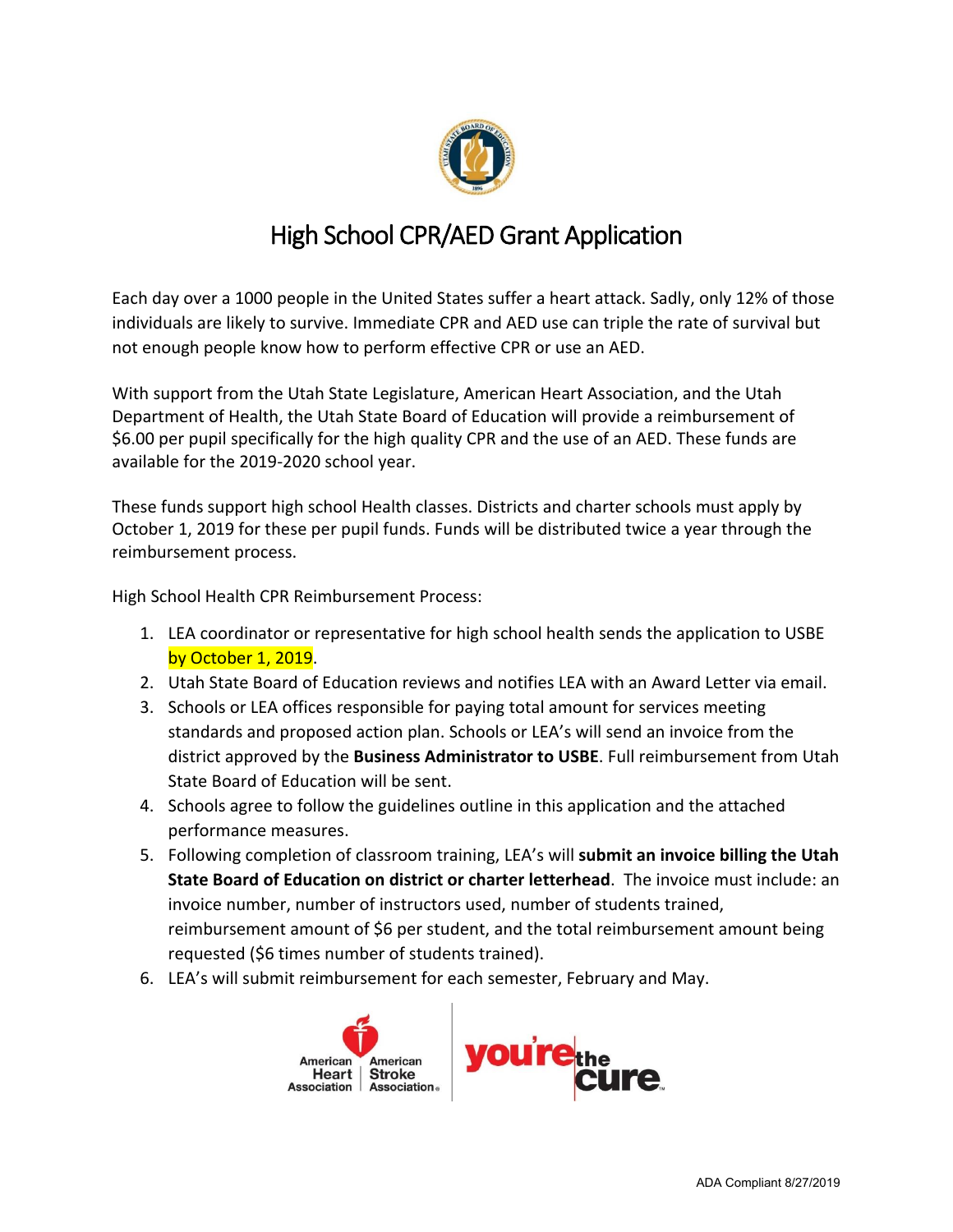## Utah State Board of Education CPR High School Training Application

## Application Due Date: October 1, 2019

All Completed Applications that follow guidelines will be approved

| Applying LEA: |  |  |  |
|---------------|--|--|--|
|               |  |  |  |

LEA Coordinator: Email:

Number of Students 2019-2020\_\_\_\_\_\_\_\_\_\_\_\_\_\_\_\_(\$6.00 per student)

Total requested amount<br>
<u>Letting</u>

Flexibility will be given for schools to use these funds. Check the appropriate option that best fits the needs and resources of your school.

- $\Box$  Will use local EMS for certified instruction
- $\Box$  Will provide classroom training through a certified school instructor or course
- $\Box$  Will contract with a local agency or group who specializes in CPR instruction
- □ Other:

It is important to note that regardless of what training option you use, the following performance measures must be met:

- 1. Training will be from a certified CPR and AED instructor
- 2. Instruction must follow current ECC (Emergency Cardiovascular Care) guidelines for CPR and the use of an AED
- 3. Instruction must include cognitive (visual) and psychomotor (hands-on) training
- 4. Instructor to student ratio should not be greater than 15:1
- 5. Mannequin to student ratio should not be greater than 6:1
- 6. The school/district is responsible for tracking the following items and reporting them back to the USBE
	- a. The number of student trained
	- b. The number of instructors used
	- c. Any recordable successful use of CPR/AED during an emergency by a student or faculty member

Provide a brief description of LEA or school action plan for implementation on the space provided below.